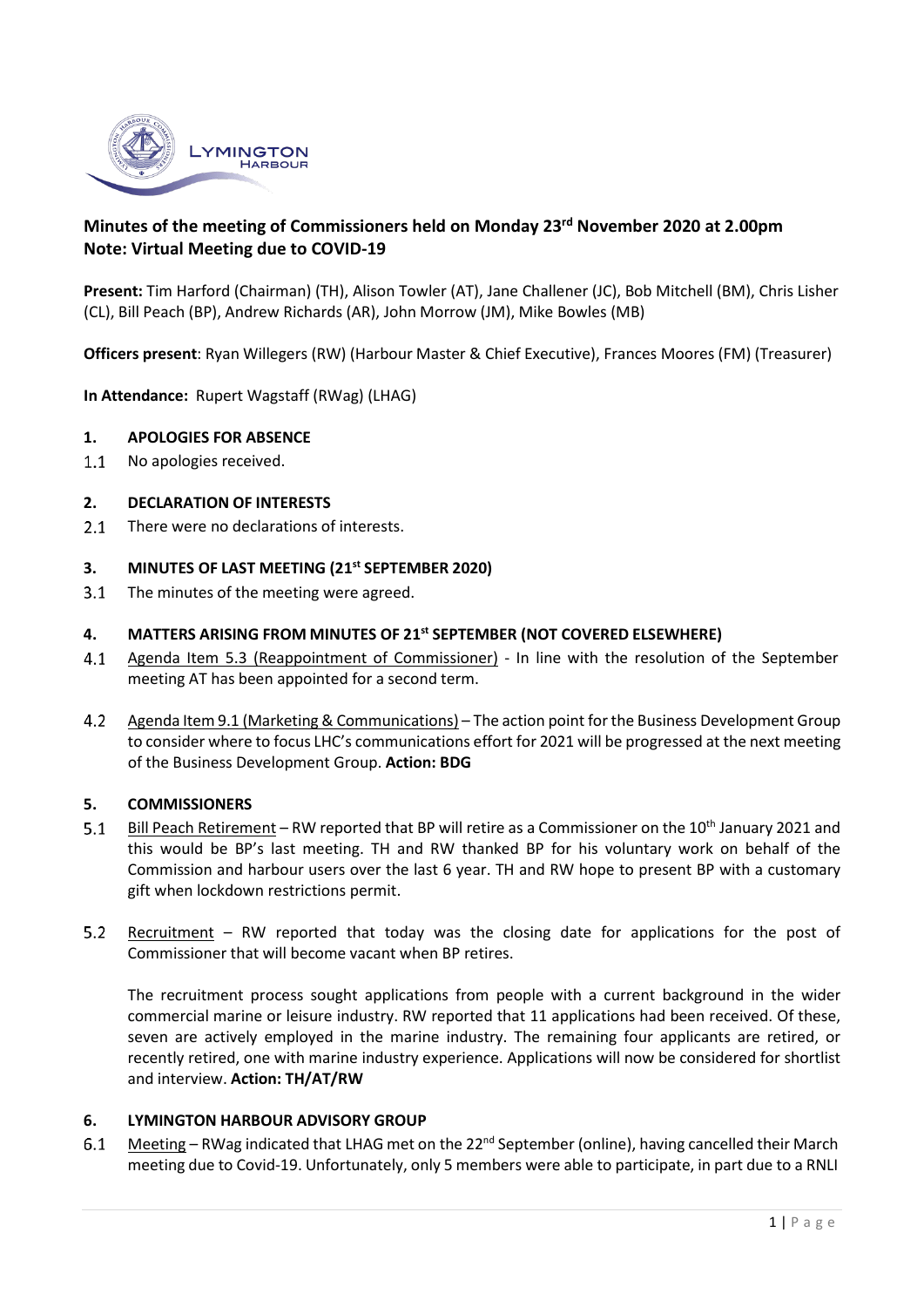call out. The meeting focused on RW's report updating LHAG on the principle areas of business of the Commissioners since LHAG's last meeting. Once approved the LHAG meeting minute will be published on the LHC website. **Action: LHAG to approve minute**

### **7. OFFICERS REPORT**

 $7.1$ Operations Manager – RW referred to the Operations manager's report and commented on visitor numbers which were up 38% in September, aided by some good weather and management of the available berths. October saw a 34.9% fall in visitor numbers due to a change in weather and closure of the Dan Bran and Harbour Master pontoons in the second part of the month to facilitate dredging. YTD visitor numbers were down by 44.3%, largely due to the effect of the lockdown from the 23<sup>rd</sup> March to the 3<sup>rd</sup> July.

Long term visitor (LTV) numbers were up by 13.3% in September as a result of the decision to utilise fore and aft buoys and two thirds of the walk ashore berths at Town Quay for LTV's between March and September. October was 59% up as a result of many of the LTV's asking to extend their mooring licences for part of October until they were needed to facilitate dredging relocations.

BP asked if the delay to the commissioning of the Berthon barge following refit would adversely affect the dredging programmed and the reinstatement of the moorings. RW advised it was now likely that there would be a delay. Subject to weather, the original timeline for completion of the Dan Bran/Harbour Master pontoon area was the end of December. This was now likely to be by circa 13<sup>th</sup> January.

7.2 Treasurers Report – The Treasurer talked the Commissioners through the casual income report and invited questions.

RW noted that visitor revenues continued to outperform volumes due to the increase in pricing for the new Town Quay walk ashore berths, and the affect of moving to per m pricing, both of which had a positive effect on yield. As noted in the Treasurers report, LTV revenues outperformed volume growth due to the improved yield arising from the walk ashore berths and the 15% increase in prices over last year as it was concluded they were under-priced.

TH noted the increasing importance of yield as a monitor of berth management given the reduction in visitor berth numbers as a result of the Town Quay scheme. Following discussion, it was agreed to merge the visitor/LTV volume reporting into the Treasurer's revenue report so that visibility of the movement in yield can be improved. **Action: FM**

CL indicated that while yield was important, a bigger factor was where LHC were priced in the market for the level of facilities provided. LHC needed to ensure it was competitive in the 'value for money' assessment, otherwise it would lose business.

RWag asked about how the booking system had worked over the summer. RW reported that given there was no opportunity to build up familiarity and iron out any IT issues prior to the busy season as intended, the system had performed well. There were some staff resourcing issues related to the level of boating activity in July and August and the transfer of the majority of sales processing from outside staff to office staff as part of the booking process. However, this did go some way to reducing the need for close contact on the water thereby helping to mitigate the Covid-19 risk. Now that LHC have some experience with the system, for 2021 it was intended to switch on the online booking module from February. It is hoped that this will have a beneficial effect in reducing administration.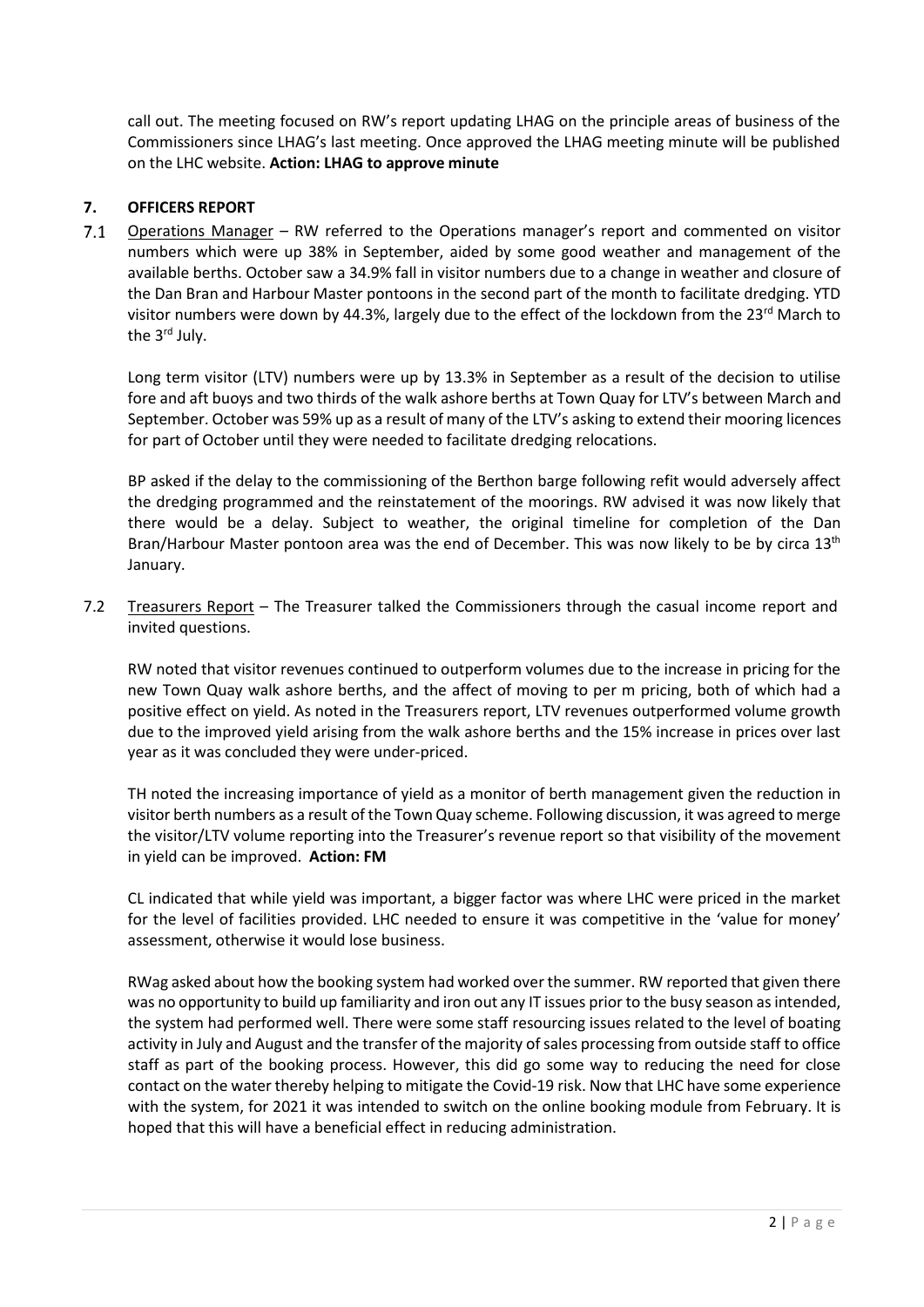# **8. SAFETY & PMSC**

 $8.1$ Safety Review – RW reported that, due to Covid-19, the September safety review for the four-month period May to August was submitted electronically for consideration by the Safety Committee on the  $18<sup>th</sup>$  September prior to officer members meeting to discuss on the  $24<sup>th</sup>$  September. The report was amended to reflect feedback and meeting discussion.

JM asked if lost time injuries were reported. RW indicated that in the event of any injury to staff, or a non staff injury reported as a result of a third party incident within harbour limits, these were recorded in safety meeting reports and minutes. For 2020 (to date) there were no lost time injuries. RW indicated that he can incorporate an extra table for lost time injuries to improve visibility. **Action: RW**

JM noted the comments of officers under agenda item 8.3 concerning LTSC dinghy sailors not respecting the rules when on the slipway and believing they had priority over vehicle launches. JM asked if there was a way of following up concerns with the clubs. RW reported that there was. Sometimes this was done through informal meetings with relevant Club officers to agree additional messaging through club communications. In this case, RW had met the LTSC Commodore and Vice Commodore where it was agreed that the Club would remind users of the rules through their newsletter. Where a more formal approach is required, RW will write to the Clubs. Whether formal or informal, matters that relate to the Clubs are also raised at the River Users Safety Meeting where LTSC, RLymYC, Lymington Amateur Rowing Club, LHAG and Wightlink meet annually. Discussion and arising actions are minuted and the subject of follow up.

AR noted that in this instance there was also an action point for LHC to improve the messaging on slipway signage.

- 8.2 Management Training MB will participate in a PMSC Duty Holder webinar organised by the British Ports Association on the 30<sup>th</sup> November. In September, RW and Colin Freeman (Operations Manager) completed a refresher course to renew their Oil Spill Level 4p responder certification. This meets a training requirement under LHC's Oil Spill Response Plan.
- Oil Spill Response Exercise RW reported that a Tier 2 Desk Top exercise incorporating a boom  $8.3$ deployment took place on the  $30<sup>th</sup>$  September 2020 with the LHC/Wightlink professional Tier Two contractor (Adler and Allen) coordinating the exercise and providing scenario updates. This year it was a Wightlink led exercise with a spill scenario involving their operation. Relevant agencies and key operational stakeholders participated. RW indicated that having some participants in the incident room with others attending online, due to Covid, posed some communications challenges. However, overall the exercise successfully tested the response plan.

# **9. AOB**

9.1 TH asked if LHC needed to implement any special measures as a result of Brexit. RW indicated that this was a fast developing situation with regular updates coming through the British Ports Association. RW indicated that the focus had primarily been on commercial ports which carried freight and passengers and that he had not yet seen specific actions for leisure harbours accepting visiting yachts from abroad. RW envisaged LHC actions would be limited to displaying Customs information and contacts. RWag confirmed he had not yet seen anything but also expected actions for dealing with visiting boats from abroad to be limited to the provision of Customs information.

# **10. DATE OF NEXT MEETING & 2021 MEETING DATES**

10.1 RW proposed potential meeting dates for 2021, taking into account that one of the applicants for the post of Commissioner that will become vacant when BP retires is currently unable to make Monday or Tuesday afternoon meetings due to teaching activities. Without pre-empting the selection process,